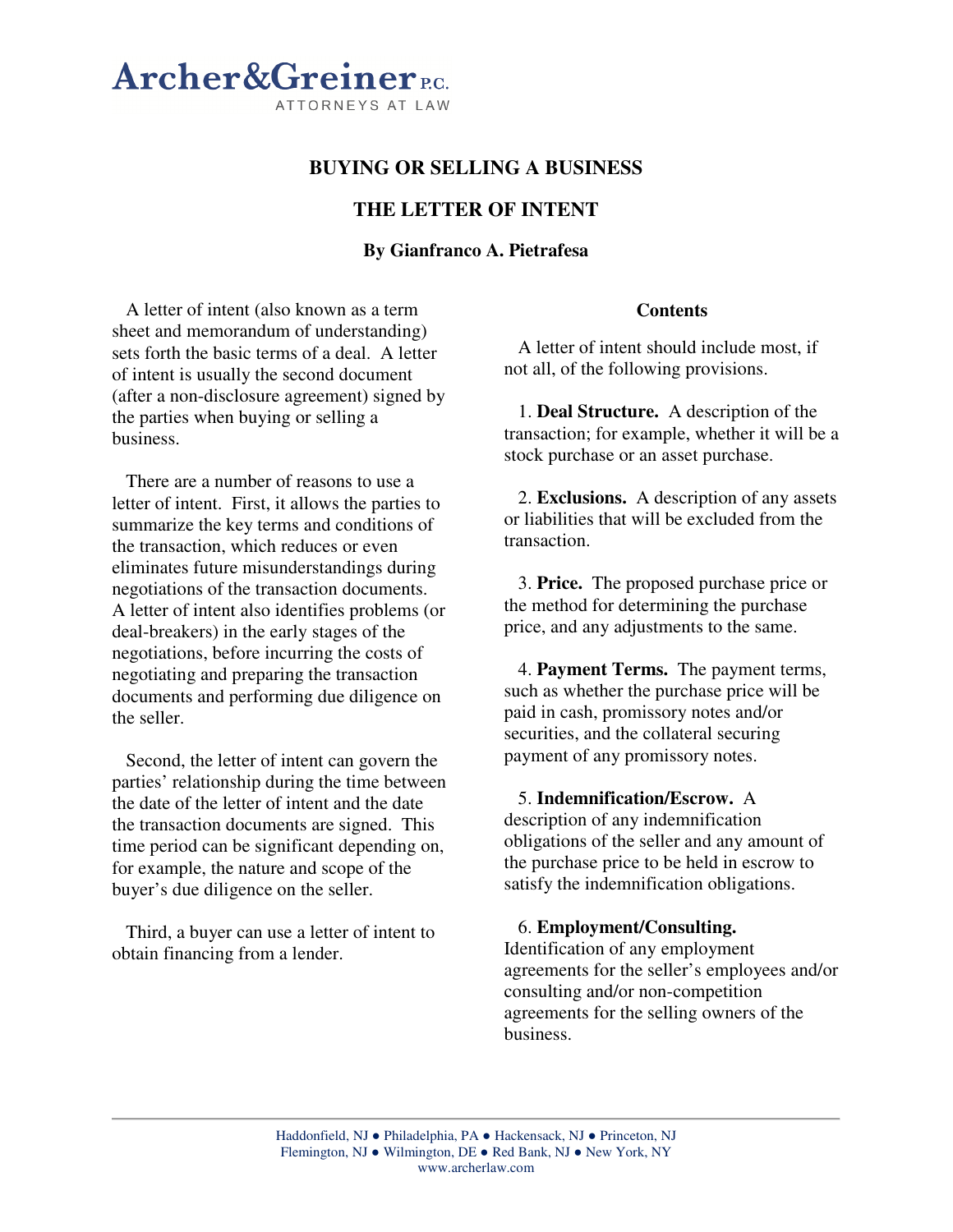7. **Conditions.** Any conditions that must occur before closing; for example, financing to be obtained by the buyer, satisfactory due diligence by the buyer, consents to be obtained from third parties (such as landlords), and any necessary approvals to be obtained from regulatory agencies.

8. **Due Diligence.** The scope, time period and procedures for the buyer's due diligence of the seller's business.

9. **Confidentiality.** If the parties entered into a non-disclosure agreement, it should be referred to in the letter of intent. If not, the letter of intent should address the buyer's obligation to maintain the confidentiality of the confidential information provided by the seller.

10. **Non-Solicitation.** A buyer's prohibition against soliciting the seller's employees for a certain period of time if the deal does not close.

11. **Representations and Warranties.** A description of any specific representations and warranties that will be required in the contract documents.

12. **Ordinary Course.** The obligation of the seller to conduct its business in the ordinary course consistent with past practice and to avoid any extraordinary transactions without the buyer's prior consent.

13. **Exclusivity.** A buyer may want a provision requiring the seller to deal exclusively with the buyer and not to seek or entertain other offers.

14. **Miscellaneous.** Customary provisions such as governing law and jurisdiction of disputes.

### **Binding vs. Non-Binding**

Typically, the deal terms in a letter of intent, such as the purchase price and payments terms, are non-binding. That is, the parties do not intend to be legally bound to these terms until they sign the transaction documents. However, other terms in the letter of intent are intended to be binding. For example, the obligation to maintain the confidentiality of the seller's confidential information and prohibiting the buyer from soliciting the seller's employees.

To minimize, and ideally prevent, disputes about whether a letter of intent is binding or non-binding, a letter of intent is frequently divided into two distinct sections, one containing the binding provisions and the other the non-binding provisions.

## **Conclusion**

Buyers and sellers should have their attorneys prepare or review letters of intent for three reasons: To ensure that (1) they contain necessary terms, (2) they accurately summarize the terms of the deal, and  $(3)$ certain terms are binding and others nonbinding.

For more information on letters of intent and term sheets, or on buying or selling a business, please contact Franco at gpietrafesa@archerlaw.com or 201-498-8559.